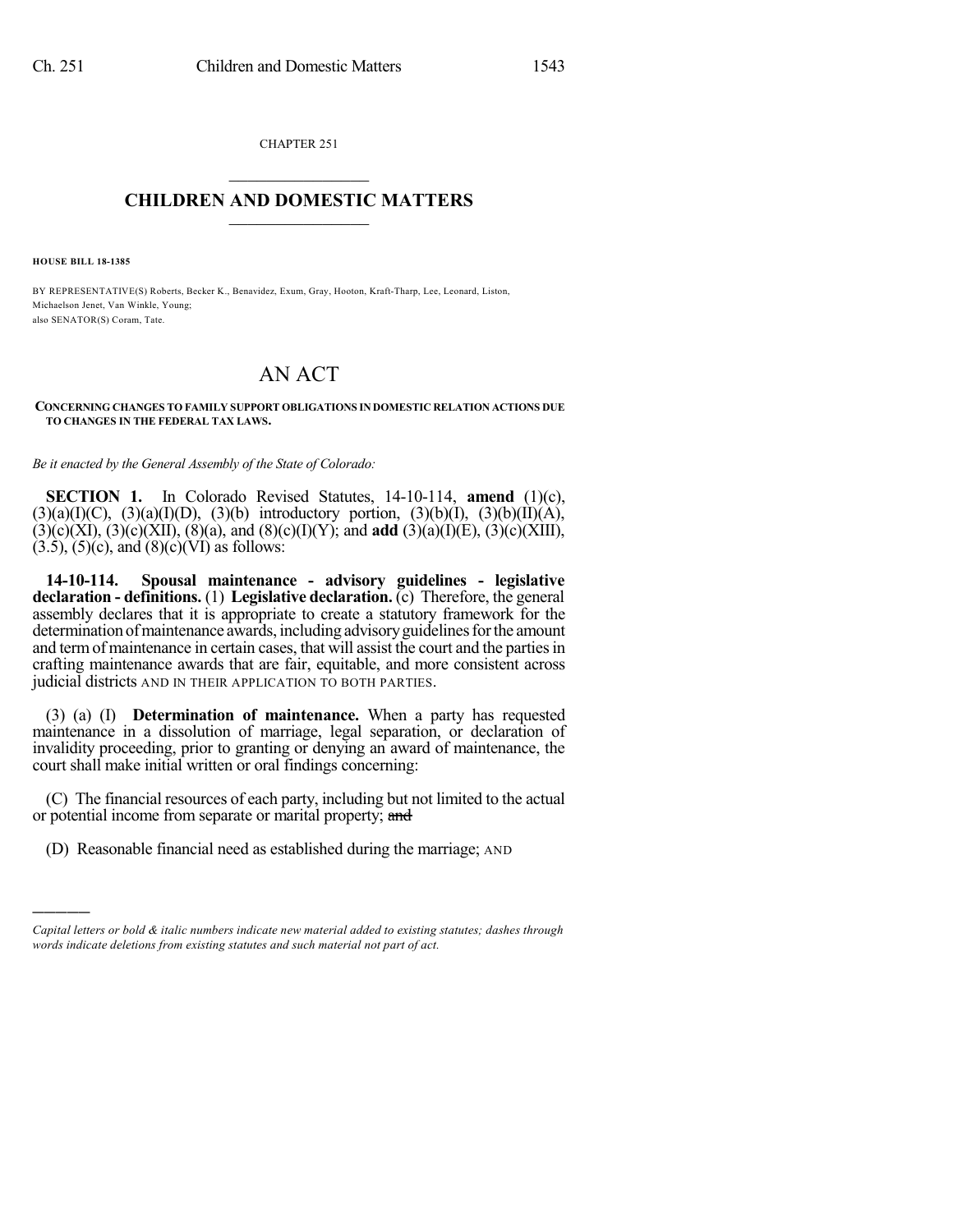(E) WHETHER MAINTENANCE AWARDED PURSUANT TO THIS SECTION WOULD BE DEDUCTIBLE FOR FEDERAL INCOME TAX PURPOSES BY THE PAYOR AND TAXABLE INCOME TO THE RECIPIENT.

(b) **Advisory guideline amount andtermof maintenance.**Ifthe duration ofthe parties' marriage is at least three years and the parties' combined, annual adjusted gross income does not exceed the greater of two hundred forty thousand dollars, or the uppermost limits of the schedule of basic child support obligations set forth in section 14-10-115, the court shall make additional oral or written findings concerning the duration of the marriage in whole months and the ADVISORY guideline amount and term of maintenance, calculated as follows:

(I) (A) IF THE MAINTENANCE AWARD IS DEDUCTIBLE FOR FEDERAL INCOME TAX PURPOSES BY THE PAYOR AND TAXABLE INCOME TO THE RECIPIENT, the amount of maintenance under the ADVISORY guidelines is equal to forty percent of the higher income party's monthly adjusted gross income less fifty percent of the lower income party's monthly adjusted gross income; except that, when added to the gross income of the recipient, shall not result in the recipient receiving in excess of forty percent of the parties' combined monthly adjusted gross income THE PARTIES' COMBINED, MONTHLY ADJUSTED GROSS INCOME MINUS THE LOWER INCOME PARTY'S MONTHLY ADJUSTED GROSS INCOME. IF THE CALCULATION RESULTS IN A NEGATIVE NUMBER, THE AMOUNT OF MAINTENANCE IS ZERO.

(B) IF THE MAINTENANCE AWARD IS NOT DEDUCTIBLE FOR FEDERAL INCOME TAX PURPOSES BY THE PAYOR AND NOT TAXABLE INCOME TO THE RECIPIENT, THE AMOUNT OF MAINTENANCE UNDER THE ADVISORY GUIDELINES FOR PARTIES WITH A COMBINED, MONTHLY ADJUSTED GROSS INCOME OF TEN THOUSAND DOLLARS OR LESS IS EQUAL TO EIGHTY PERCENT OF THE AMOUNT CALCULATED PURSUANT TO SUBSECTION  $(3)(b)(I)(A)$  OF THIS SECTION.

(C) IF THE MAINTENANCE AWARD IS NOT DEDUCTIBLE FOR FEDERAL INCOME TAX PURPOSES BY THE PAYOR SPOUSE AND NOT TAXABLE INCOME TO THE RECIPIENT SPOUSE, THE AMOUNT OF MAINTENANCE UNDER THE ADVISORY GUIDELINES FOR PARTIES WITH A COMBINED, MONTHLY ADJUSTED GROSS INCOME OF MORE THAN TEN THOUSAND DOLLARS BUT NOT MORE THAN TWENTY THOUSAND DOLLARS IS EQUAL TO SEVENTY-FIVE PERCENT OFTHE AMOUNT CALCULATED PURSUANT TO SUBSECTION  $(3)(b)(I)(A)$  of this section.

(II) (A) The ADVISORY term of maintenance under the guidelines, calculated in whole months, for marriages of at least three years but not more than twenty years, is set forth in the table contained in  $sub-subparagraph(B)$  of this subparagraph  $(H)$ SUBSECTION  $(3)(b)(II)(B)$  OF THIS SECTION. When the duration of the parties' marriage exceeds twenty years, the court may award maintenance for a specified term of years or for an indefinite term, but the court shall not specify a maintenance term that is less than the maintenance term under the guidelines for a twenty-year marriage without making specific findings that support a reduced term of maintenance.

(c) **Factors affecting the amount and termof maintenance.**In any proceeding for maintenance, the court shall consider all relevant factors, including but not limited to: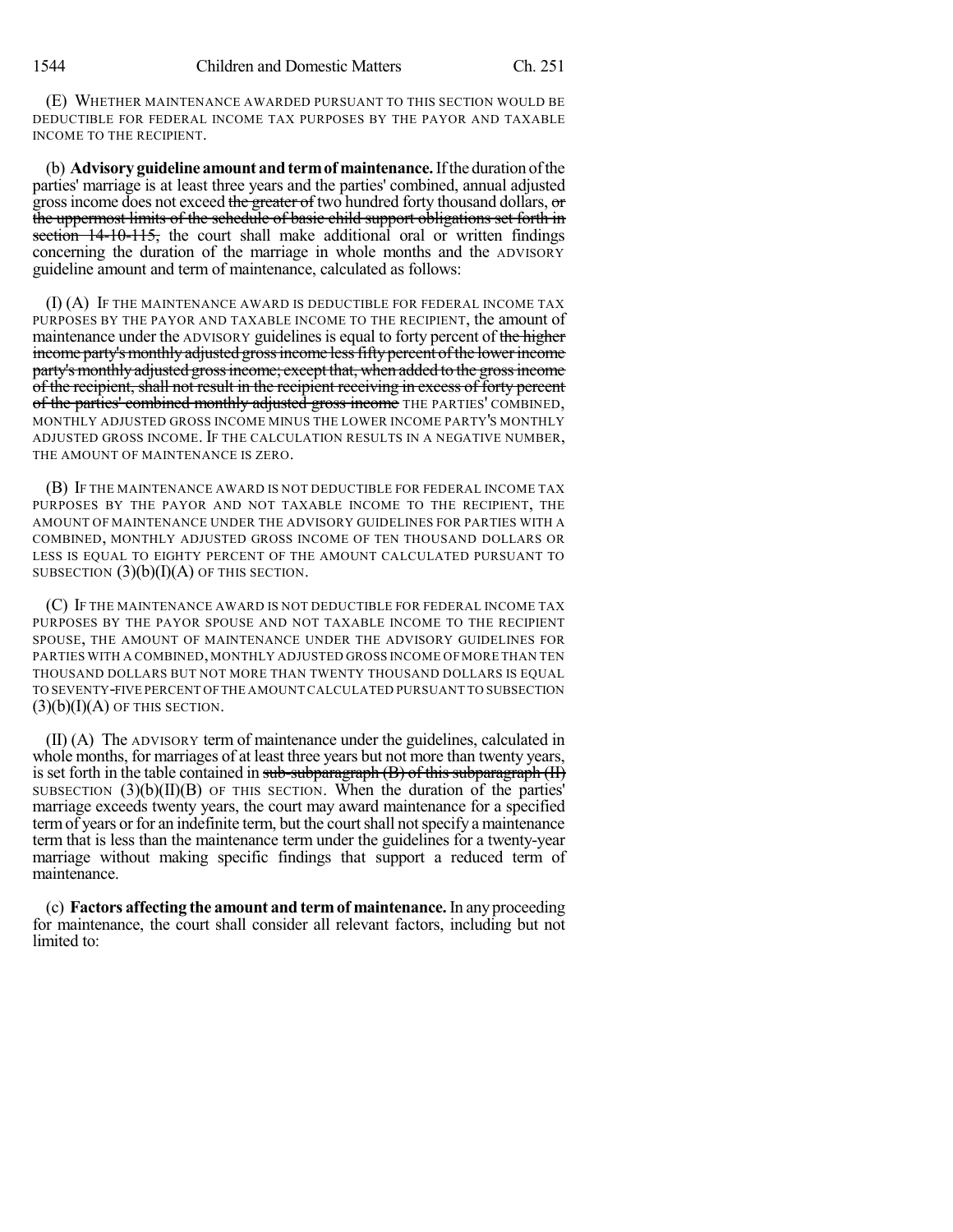(XI) Whether the circumstances of the parties at the time of permanent orders warrant the award of a nominal amount of maintenance in order to preserve a claim of maintenance in the future; and

(XII) Any other factor that the court deems relevant. WHETHER THE MAINTENANCE IS DEDUCTIBLE FOR FEDERAL INCOME TAX PURPOSES BY THE PAYOR AND TAXABLE INCOME TO THE RECIPIENT, AND ANY ADJUSTMENTS TO THE AMOUNT OF MAINTENANCE TO EQUITABLY ALLOCATE THE TAX BURDEN BETWEEN THE PARTIES; AND

(XIII) ANY OTHER FACTOR THAT THE COURT DEEMS RELEVANT.

(3.5) **Combinedannualadjustedgrossincome inexcessof advisoryguideline amount.** IF THE PARTIES' COMBINED, ANNUAL ADJUSTED GROSS INCOME EXCEEDS TWO HUNDRED FORTY THOUSAND DOLLARS, THE CALCULATION METHODOLOGY DESCRIBED IN SUBSECTION  $(3)(b)(I)$  of this section for determining the ADVISORY GUIDELINE AMOUNT OF MAINTENANCE DOES NOT APPLY, AND THE COURT SHALL INSTEAD CONSIDER THE FACTORS SET FORTH IN SUBSECTION  $(3)(c)$  OF THIS SECTION IN DETERMINING THE AMOUNT OF MAINTENANCE. THE COURT MAY CONSIDER THE ADVISORY GUIDELINE TERM OF MAINTENANCE SET FORTH IN SUBSECTION  $(3)(b)(II)$  OF THIS SECTION.

(5) **Modification or termination of maintenance.** (c) THE ENACTMENT OF THE DECEMBER 2017 "TAX CUTS AND JOBS ACT", PUB.L. 115-97, FEDERAL TAX LEGISLATION, DOES NOT CONSTITUTE A SUBSTANTIAL AND CONTINUING CHANGE OF CIRCUMSTANCE FOR PURPOSES OF MODIFYING MAINTENANCE ORDERS ENTERED PRIOR TO THE EFFECTIVE DATE OF THAT LAW.

(8) **Definitions.** As used in this section, unless the context otherwise requires:

(a) (I) "Adjusted gross income" means gross income as defined in paragraph  $(c)$ of this subsection  $(8)$  SUBSECTION  $(8)$ (c) OF THIS SECTION, less preexisting court-ordered child support obligations actually paid by a party, preexisting court-ordered alimony or maintenance obligations actually paid by a party, AS ADJUSTED, IF APPLICABLE, PURSUANT TO SUBSECTION  $(8)(a)(III)$  OF THIS SECTION, and the adjustment to a party's income as determined pursuant to section 14-10-115 (6)(b) for any children who are not children of the marriage for whomthe party has a legal responsibility to support.

(II) For purposes of this paragraph  $(a)$  SUBSECTION  $(8)(a)$ , "income" means the actual gross income of a party, if employed to full capacity, or potential income, if unemployed or underemployed.

(III)  $(A)$  FOR PURPOSES OF THIS SUBSECTION  $(8)(a)$ , IF THE PREEXISTING COURT-ORDERED ALIMONY OR MAINTENANCE OBLIGATIONS ACTUALLY PAID BY A PARTY ARE DEDUCTIBLE FOR FEDERAL INCOME TAX PURPOSES BY THAT PARTY, THEN THE FULL AMOUNT OF ALIMONY OR MAINTENANCE ACTUALLY PAID MUST BE DEDUCTED FROM THAT PARTY'S GROSS INCOME.

(B) IF THE PREEXISTING COURT-ORDERED ALIMONY OR MAINTENANCE OBLIGATIONS ACTUALLY PAID BY A PARTY ARE NOT DEDUCTIBLE FOR FEDERAL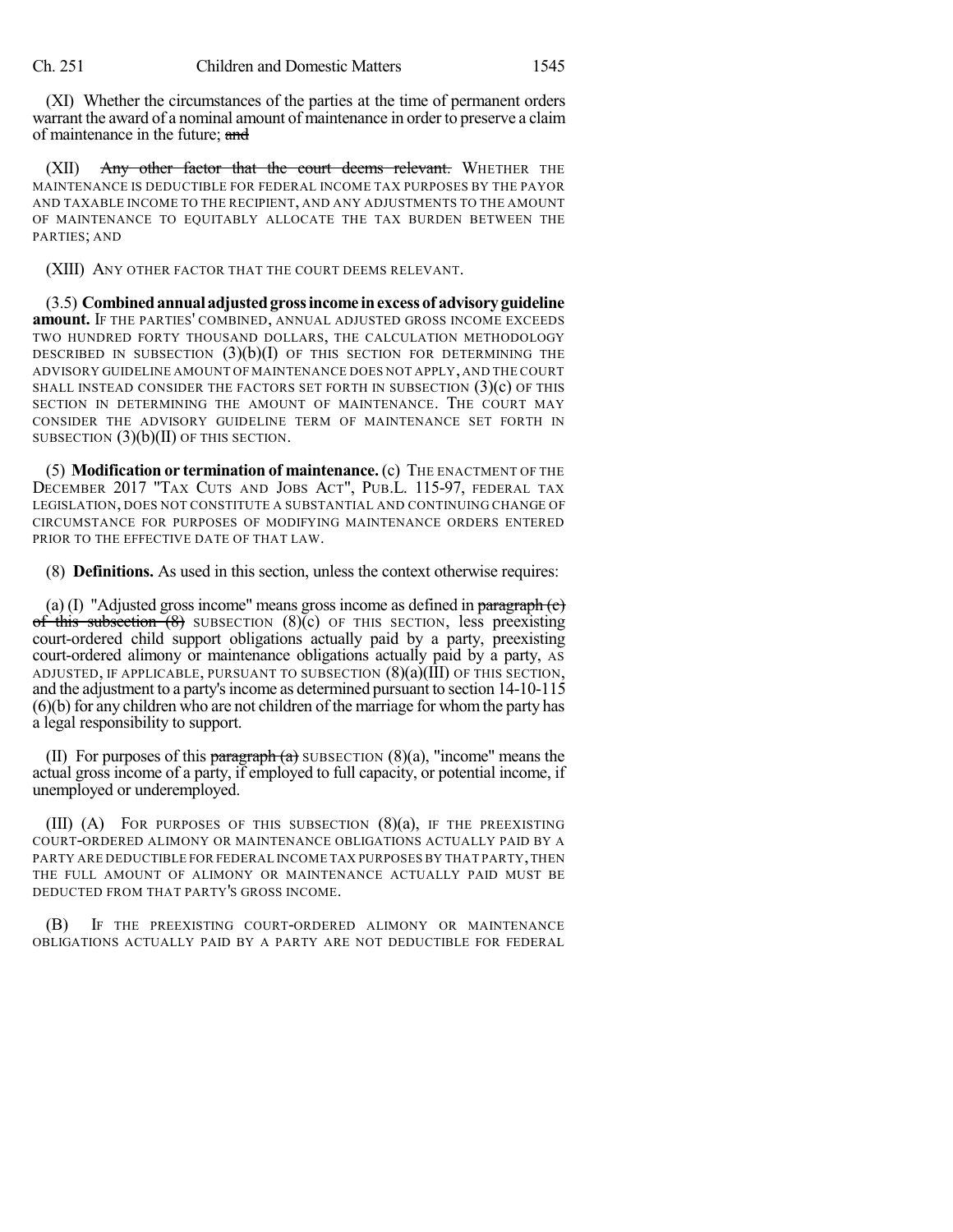INCOME TAX PURPOSES BY THAT PARTY, THEN THE AMOUNT OF PREEXISTING COURT-ORDERED ALIMONY OR MAINTENANCE THAT IS DEDUCTED FROM THAT PARTY'S GROSS INCOME IS THE AMOUNT ACTUALLY PAID BY THAT PARTY MULTIPLIED BY 1.25.

(c) (I) "Gross income" means income from any source and includes, but is not limited to:

(Y) Alimony or maintenance received PURSUANT TO A PREEXISTING COURT ORDER WITH A PAYOR WHO IS NOT A PARTY TO THE ACTION, AS ADJUSTED, IF APPLICABLE, PURSUANT TO SUBSECTION  $(8)(c)(VI)$  OF THIS SECTION; and

(VI) FOR PURPOSES OF SUBSECTION  $(8)(c)(I)(Y)$  of this section, if alimony or MAINTENANCE RECEIVED BY A PARTY PURSUANT TO A PREEXISTING COURT ORDER IS TAXABLE INCOME TO THAT PARTY FOR FEDERAL INCOME TAX PURPOSES,THEN THE ACTUAL AMOUNT OF ALIMONY OR MAINTENANCE RECEIVED IS INCLUDED IN THAT PARTY'S GROSS INCOME. IF THE ALIMONY OR MAINTENANCE RECEIVED BY A PARTY PURSUANT TO A PREEXISTING COURT ORDER IS NOT TAXABLE INCOME TO THAT PARTY FOR FEDERAL INCOME TAX PURPOSES, THEN THE AMOUNT OF ALIMONY OR MAINTENANCE THAT IS INCLUDED IN THAT PARTY'S GROSS INCOME IS THE AMOUNT OF ALIMONY OR MAINTENANCE RECEIVED MULTIPLIED BY 1.25.

**SECTION 2.** In Colorado Revised Statutes, 14-10-115, **amend** (3)(a), (5)(a)(I) introductory portion, and  $(5)(a)(I)(Y)$ ; and **add**  $(5)(a)(I.5)$  as follows:

**14-10-115. Child support guidelines - purpose - determination of income schedule of basic childsupport obligations- adjustmentstobasic childsupport - additional guidelines- childsupport commission-definitions.**(3) **Definitions.** As used in this section, unless the context otherwise requires:

(a) (I) "Adjusted gross income" means gross income, as specified in subsection (5) of this section, less preexisting child support obligations and less alimony or maintenance actually paid by a parent, AS DESCRIBED IN SUBSECTION  $(3)(a)(II)$  OF THIS SECTION.

 $(II)$  For purposes of this subsection  $(3)(a)$ , if the alimony or maintenance ACTUALLY PAID BY A PARENT IS DEDUCTIBLE FOR FEDERAL INCOME TAX PURPOSES BY THAT PARENT, THEN THE ACTUAL AMOUNT OF ALIMONY OR MAINTENANCE PAID BY THAT PARENT MUST BE DEDUCTED FROM THAT PARENT'S GROSS INCOME. IF THE ALIMONY OR MAINTENANCE ACTUALLY PAID BY A PARENT IS NOT DEDUCTIBLE FOR FEDERAL INCOME TAX PURPOSES BY THAT PARENT, THEN THE AMOUNT OF ALIMONY OR MAINTENANCE DEDUCTED FROM THAT PARENT'S GROSS INCOME IS THE AMOUNT OF ALIMONY OR MAINTENANCE ACTUALLY PAID BY THAT PARENT MULTIPLIED BY 1.25.

(5) **Determination of income.** (a) For the purposes of the child support guidelines and schedule of basic child support obligationsspecified in thissection, the gross income of each parent shall be determined according to the following guidelines:

(I) "Gross income" includes income from any source, except as otherwise